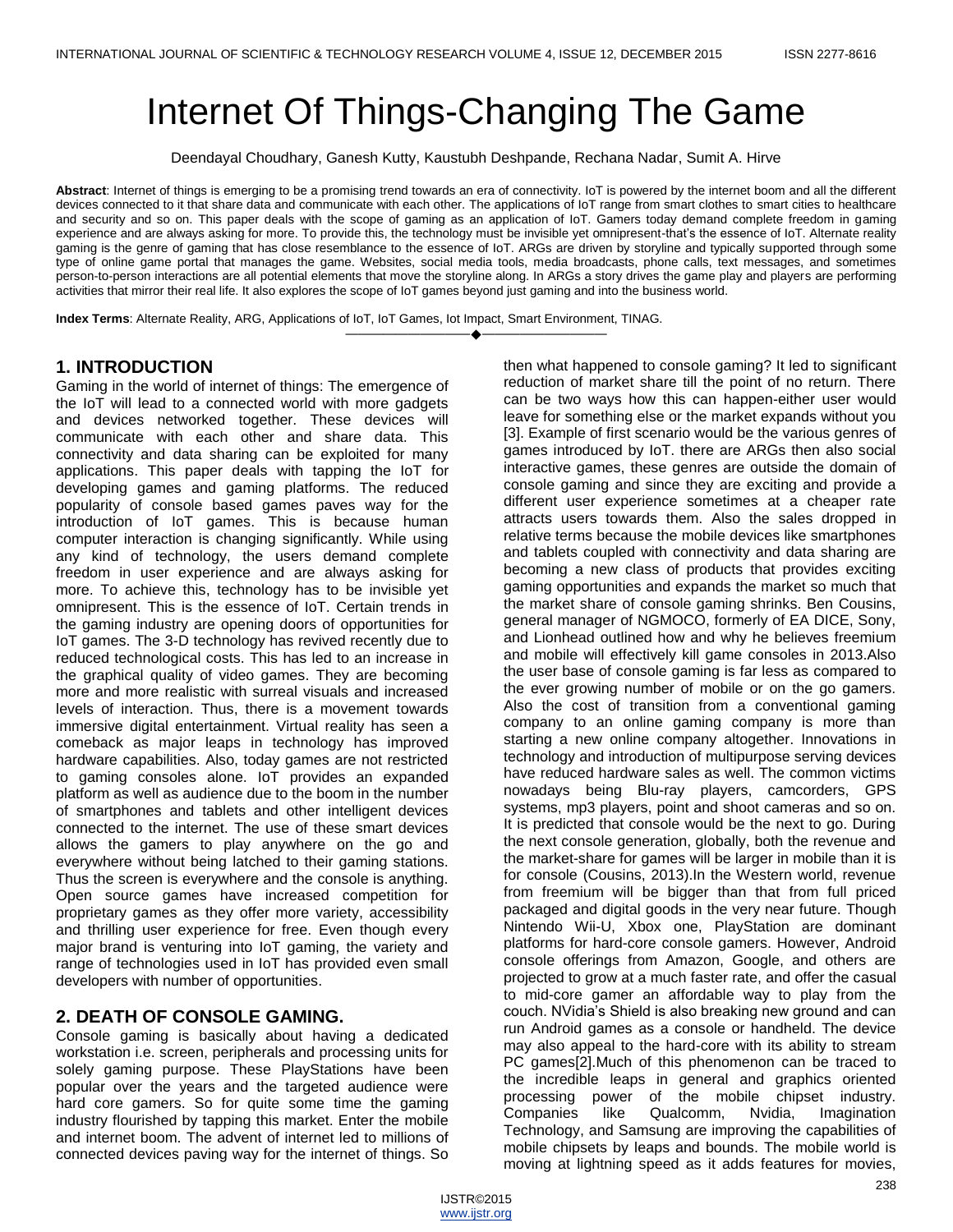gaming, and even content creation. 4K video is already a reality and it seems there are no boundaries on the public's appetite for better graphics and video (Jon Peddie, Senior Gaming Analyst at JPR).The console market in general has recently come under pressure from tablets and PC gaming. However the monetization of the hard-core console players, who remain at a stabilizing 90 million plus globally, will keep the business model for the top end going. Over time, the broader base of console gamers will likely consider Android, cable box, and other types of consoles such as the Sony Vita TV for more casual to mid core pursuits. Apple is always a potential threat as well. The market will expand further as China opens its doors to traditional but locally built consoles, which will cannibalize more of the lower end PC gaming sales. China has a potential console market of 50 - 100 million gamers who would prefer to play on TV versus the traditional desktop setup. The middle class have increasingly more disposable income and mobile devices, causing the role of the internet café to lessen. Another trend in the console market is the decline in sales of handheld gaming devices like the Sony Vita and Nintendo D3D. Much of this has to do with the influence of tablets and smartphones for portable gaming. However, as Android games are increasingly designed for use with gamepads, Android handhelds like the Nvidia Shield may stabilize the market in a few years. Sony and Nintendo's commitment to handhelds and the economics of lower volumes will have a drastic effect on the segment. Gaming is a serious business and if consumers are content with an iPhone for music, video, and games there is absolutely no practical need to carry around another bulky piece of hardware that is more than twice a smartphone's size and needs to be recharged after five hours of play time. It is not that smartphone and iPad games are better than those found on Nintendo and Sony's portables. They are just extremely accessible and can satisfy gaming hunger pangs on the go. There are enough affordable titles with flashy graphics and cute creatures to pacify anyone who's sitting in a waiting room for 25 minutes. The stock market analysts testify the death of handhelds and for a dynamic user there is nothing better than being able to game on the go. The console games will have market only from users who are willing to go the extra mile or pay the extra dollar to experience the best the industry has to offer (Andy McNamara, Editor-in-Chief, Game Informer). Thus it follows though hardcore gamers or a dedicated amount of users may root for console games but the internet boom has expanded the market without them. There is a new market created by a new class of connected smart devices that is waiting to be tapped and when tapped properly will change the way the people play and would revolutionize gaming and take it to the next level where gaming would not be just for fun but also as an interface between humans and technology.

## **3. THIS IS NOT A GAME!**

The internet of things will give rise to self-sustaining autonomous systems. Humans on the other hand are uncomfortable in handing over too much control to machines. IoT can make life much easier with its smart solutions but it also needs a lot of experimenting and training to the users. To make this training less tedious and to reduce the overhead for non-technical users games can come to our rescue. Gaming may shape the first real

commercial forays into the Internet of Things. Games have proven over and over to be the staging area for new technologies and new interactions. The first home computers were really game systems like the Atari. The PC itself owes a huge debt to the success of the Commodore 64, which was used in large part for games. You can draw a straight line from early game portables like the Game Boy to today's mobile phones. Gestural interaction enjoyed its first great success with the Wii and now the Kinect [4]. Sometimes technologies incubate in R&D, then enterprise, then consumer - but not always, and maybe not even usually. People are ready to experience new interactions first as fun before they're ready to replace their pre-existing, known (potentially dated) tools. So new technology is often deployed first to the consumer. Thus, games and play having a huge potential role in activating and connecting the physical objects in the world around us, and paving the way for broader application across the range of human experiences. The IoT gaming revolution is upon us. Our vision is to massively disrupt the interactive gaming experience. To bring games to people never thought possible. Nowadays, many games from major brands are being built using The Internet of Things technologies. The International Data Corporation predicts that there will be 212 billion 'things' connected to the web by 2020.Sensor technology is going to continue to pervade our lives. This should mean the cost for sensors, chips and low power processors will continue to decline, enabling new and affordable technologies. Corporates are competing to be in the forefront of this disruptive experience and are amassing the innovation and leadership to pioneer The IoT gaming revolution. Quickly emerging from the fast-paced growth of mobile communications and wireless technologies, pervasive games take gaming away from the computer screen and back to the three-dimensional world. Now games can be designed to be played in public spaces like hospitals and rehabilitation centres, shopping malls, conferences, museums and other non-traditional game venues. The increasing deployments of Internet of Thing (IoT) technologies are opening up new avenues of research and deployment opportunities towards that future of pervasive games design. Game designers need to understand how to use the world as a game space-and both the challenges and advantages. Technological advancement in IoT can enable gaming companies to solve myriad problems and make impactful decisions. The basis of most of the games is the human experience. Essentially, our life is a game that often has many more options than a computer game. Therefore the only way to make an allpervasive game is to increase game's informational content. The games should not only perplex us. But a fully pervasive game should also help to understand the rapidly changing processes around us. The demand will quickly find ways of delivering such a game to us.

## **4. PSYCHOLOGY OF IOT**

Not all humans are tech savvy. People take their own time to adapt to a system or a new technology. Things are a tad bit easy in the developed countries but in developing countries the gap between technology and people exists and is significant. Already the internet of things has been hyped and speculated a lot and it is still an intimidating idea before the masses. For the smooth implementation smart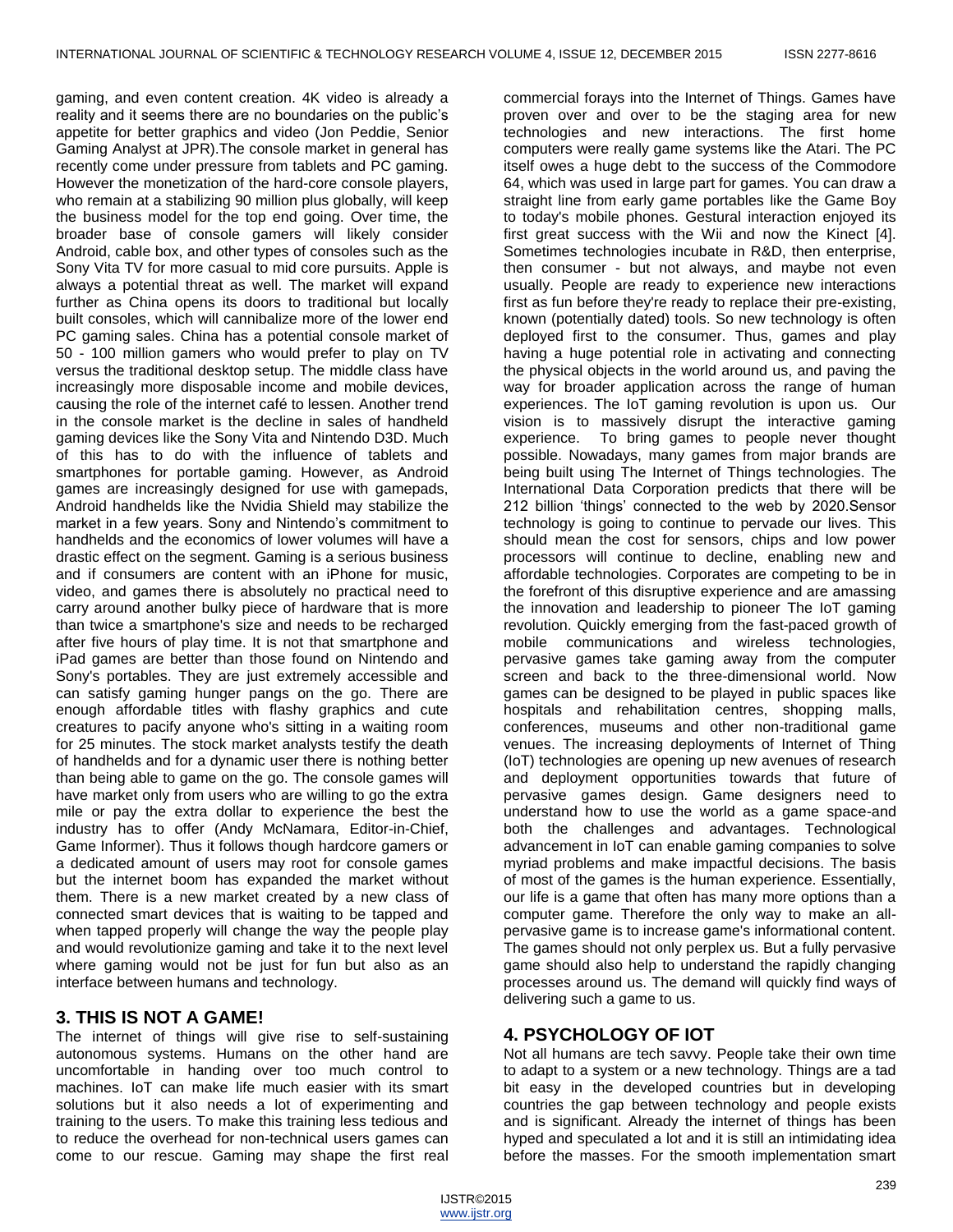system developers should also take into consideration the thinking of the people and the psychological demands of technology. The psychology of FI and IoT deals with the relationship between human thoughts and behaviour and the design, development and deployment of these technologies[6]. Rather than technology changing people's social and psychological reality, people can change their use of technology to facilitate their creation of a desired social and psychological reality (Taylor, 2002).With increased connectivity and data sharing users would be able to interact and share data globally but with large amounts of data being generated they will not be able to keep track of the data they share and how the data will be used. Context aware self-sustaining autonomous omnipresent systems may be developed that would provide real-time identification and location tracking information. Users would then have to choose how much data to share and till what degree privacy can be compromised for the sake of convenience. Security concerns may rise as to decide what policies will govern these systems and who would dictate them. Only a secure smart environment will be able to invoke trust in the minds of users. But implementing security policies would be difficult due to the vast scale and pervasiveness of the systems. These technologies must not lead to any technological gap much like the class or income gap among people. It must be equally available to people from all strata of life. Future Internet or IoT must bring people together rather than isolating them also it should lead to human wellbeing in both mental and physical fronts. It is important that we understand human and the psychology of FI and IoT first, and understanding how these technologies is then a channel for helping human achieve our goals. A good IoT system that provides effective service can only be developed if it satisfies the psychological demands of the users. So these factors must be thoroughly studied before any venture. IoT brings people, process, data and things together by combining machine-to-machine (M2M), personto-machine (P2M), and person-to- person (P2P) connections. After all a fully functional system that is not good for the health of user or is cumbersome to operate is not at all desirable. The developers also need to tap into the required emotions to draw people to use a technology. Fear and desire are two driving forces that have strong implications as well as the desire for freedom. A system that makes a user lazy can benefit the business but harm the user. So all aspects must be studied and balanced well to get outstanding results.

# **5. THE GAME BEGINS**

Pervasive games exist in the intersection of phenomena such as city culture, mobile technology, network communications, reality fiction and performing arts combining bits and pieces from various contexts to produce new play experiences.A game is a rule based system with a variable and quantiable outcome where different outcomes are designed different values, the player exerts effort in order to influence the outcome,the player feels attached to the outcome and the consequences of the activity are optional and negotiable. A magical circle is the boundary of a game in time space. All the events of the game take place within this boundary.A pervasive game is a game that has one or more salient features that expand the contractual

magic circle of play spatially temporally or socially. As these games blur the line between game and reality they need to be studied as non-game phenomena. This gives them more reason to exist because they can be manipulated to benefit both game and ordinary life. They can take the pleasure of game to ordinary life as well as take the thrill of immediacy and tangibility of ordinary life to the game. The various genres of pervasive or open world gaming are discussed. Treasure hunts and assassination games are the most oldest and established genres. In treasure hunts the players have to transcend physical, mental or social challenges to uncover a result or treasure. In assassination the players are assigned a target whom they are supposed to find and assassinate using playful weapons. Pervasive larps are a style of pervasive gaming that utilizes live action role playing techniques. Alternate reality gaming (ARG)-the ARG interest group of the international game developers association describes them as follows-ARG take the substance of everyday life and weave it into narratives that layer additional meaning, depth and intersection upon the real world.[5]

# **6. CONCLUSION**

The advent of IoT is sure to revolutionize the way we play. Major game companies are already tapping into this market to make the most of the IoT game revolution. But the opportunities provided by the myriad technologies that are a part of IoT encourage small scale developers to leap into this venture as well. IoT games can not only be used for entertainment and fun but can be extended further to act as an interface between humans and high end technologies that are emerging in the near future. With the IoT promising to provide smart solutions to a number of problems, one of the ways to bridge the gap between complex technology and novice users can be games. Further they can be manipulated to solve many real world problems as well. To create an efficient and smart IoT system, psychological demands of technology along with many other aspects should be considered. For the successful development of an IoT game the various technologies at play must be studied thoroughly. The game must be able to seamlessly connect people and gameplay. IoT games when implemented successfully can help people to undergo a smooth transition from current environment to a smarter context aware environment.

# **7. FUTURE SCOPE**

Just as the scope of IoT is vast the concept of gaming in IoT can be extended in other applications as well. Business analytics do believe that for an IoT world to be a lucrative world, it needs to be fun and rewarding. Because humans are often not comfortable with giving up control to autonomous systems, these systems need to be autonomous as human interaction in each and every level of system processing would increase overhead and turn off users. Thus the human computer or human system interaction must be fun and relieving. Before too long it can be predicted that low-cost sensors and apps will be incorporated into just about everything even in the things we throw away. We'll have smarts built into everything from soda cans to toothbrushes to fashion apparel. Some will be basic and promotional, while others will be more sophisticated [7]. A simple example can be of a game that